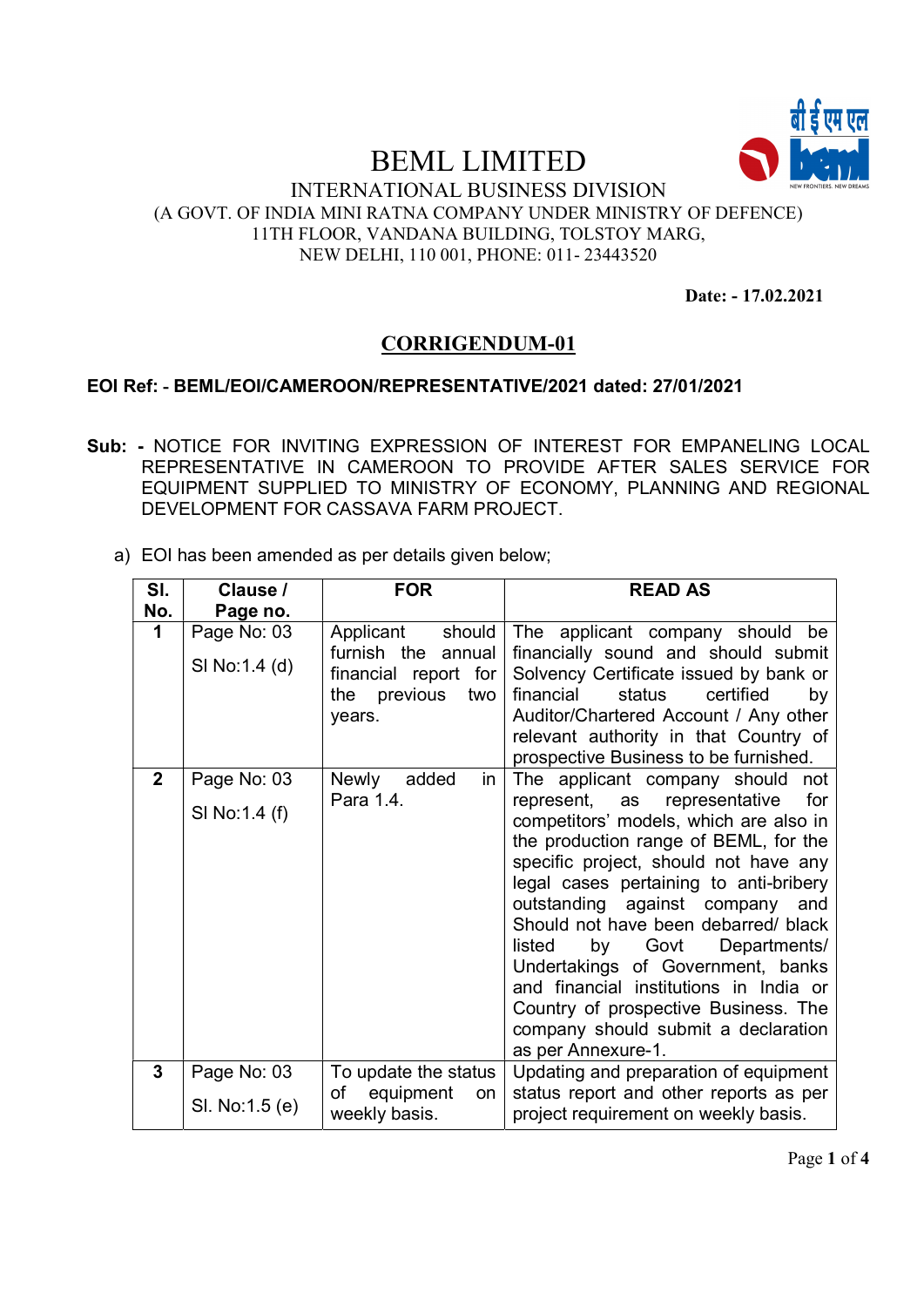

#### INTERNATIONAL BUSINESS DIVISION (A GOVT. OF INDIA MINI RATNA COMPANY UNDER MINISTRY OF DEFENCE) 11TH FLOOR, VANDANA BUILDING, TOLSTOY MARG, NEW DELHI, 110 001, PHONE: 011- 23443520

| 4              | Page No: 04<br>SI No:1.5 (h)  | Newly added<br>in.<br>Para 1.5.                                                                                      | The Representative/Service Provider<br>shall Arrange Legal and regulatory<br>services, in case of requirement.                                                                                                                                                                                                                                                                                                                                                                                  |
|----------------|-------------------------------|----------------------------------------------------------------------------------------------------------------------|-------------------------------------------------------------------------------------------------------------------------------------------------------------------------------------------------------------------------------------------------------------------------------------------------------------------------------------------------------------------------------------------------------------------------------------------------------------------------------------------------|
| 5              | Page No: 04<br>SI No: 1.5 (i) | added<br>Newly<br>in<br>Para 1.5.                                                                                    | The Representative/ Service Provider<br>shall ensure 100% payment realization<br>from customer to BEML for the sales<br>performed and timely release of bank<br>completion<br>guarantees<br>on<br>of<br>contractual obligations.                                                                                                                                                                                                                                                                |
| 6              | Page No: 04<br>SI. No:1.5 (j) | added<br>Newly<br>in<br>Para 1.5.                                                                                    | Applicant shall assist BEML on need<br>basis for following activities, based on<br>requirement:<br>Arranging visa Invitation letters<br>visiting<br>BEML personnel<br>the<br>for<br>territory/ Country of<br>prospective<br>Business on official work.<br>Arranging Work<br>permit<br>for<br><b>BEML</b> officials.<br>Arranging Logistic services for<br>equipment and spare parts, if required.<br>Obtain licenses and permits as<br>may be required for carrying out the<br>services herein. |
| $\overline{7}$ | Page No: 05<br>SI No:(j)      | added<br>$\mathsf{in}$<br>Newly<br><b>GENERAL</b><br>INSTRUCTION/<br><b>TERMS</b><br><b>AND</b><br><b>CONDITIONS</b> | <b>VALIDITY:</b><br>The Agreement shall come into force<br>on the effective date and is valid for a<br>period<br>of two years<br>till<br>the<br>or<br>completion of contractual obligations<br>for the project/contract with customer<br>and can be extended for a further<br>period at the discretion of BEML based<br>on the satisfactory performance of the<br>Representative/ Service Provider.                                                                                             |

- b) Above said Corrigendum-1 also forms part of EOI document. All these documents to be downloaded and after duly signed and seal, to be submitted along with the responses in Soft copy form (.pdf format) to secured email id : cmtenderbox@beml.co.in.
- c) All other terms and conditions notified in the above EOI remain unaltered.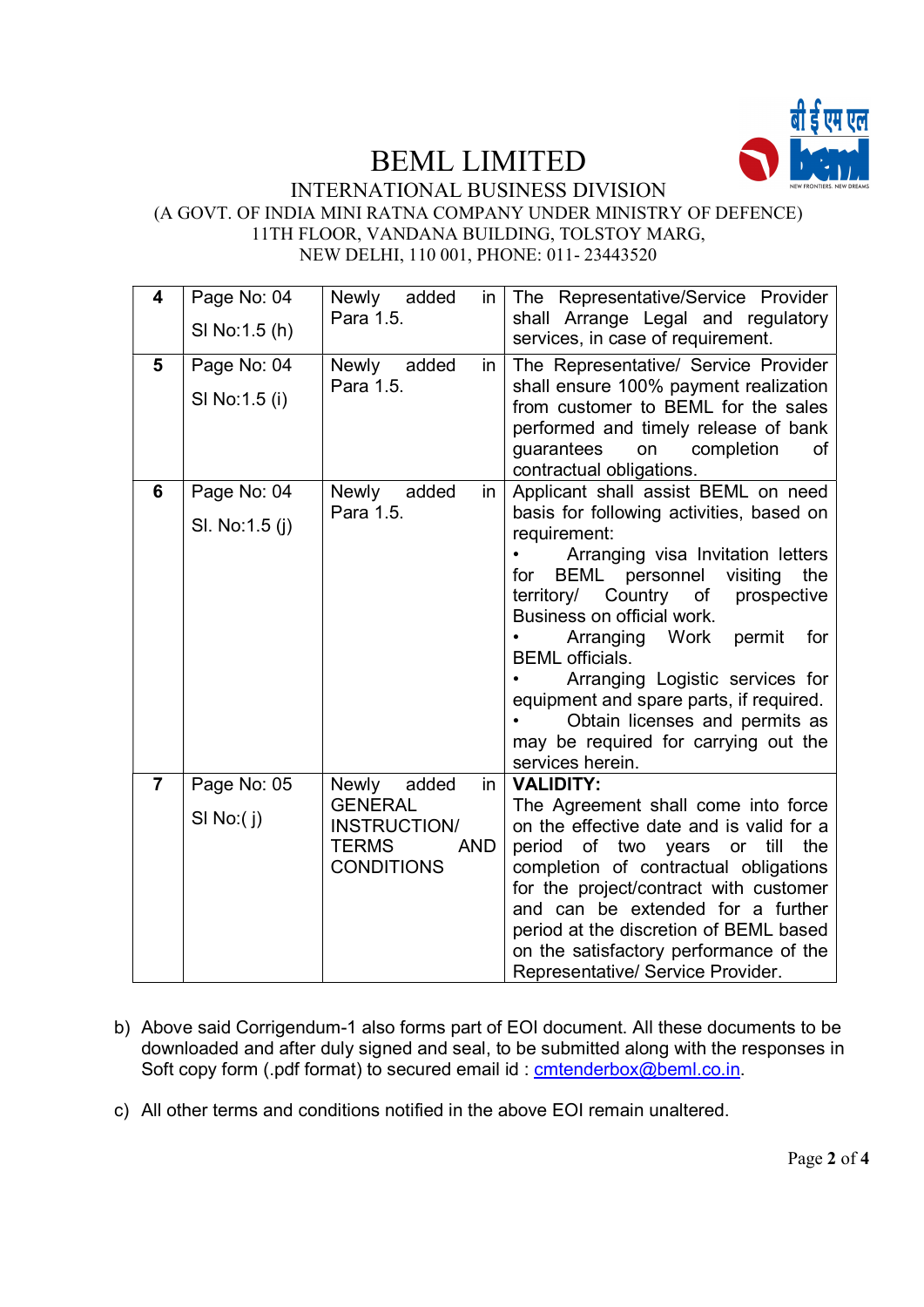

#### INTERNATIONAL BUSINESS DIVISION (A GOVT. OF INDIA MINI RATNA COMPANY UNDER MINISTRY OF DEFENCE) 11TH FLOOR, VANDANA BUILDING, TOLSTOY MARG, NEW DELHI, 110 001, PHONE: 011- 23443520

#### ANNEXURE-1

BEML Ltd, Flat no. E,F,G,H, 11<sup>th</sup> Floor, Vandana Building Tolstoy Marg, New Delhi.

Sub: Declaration Dear Sir

We, (insert Representative/Service provider's name, address, and other details), do hereby declare and undertake that we shall not compete directly or indirectly with BEML's products nor shall represent or act as authorized representative of BEML'S competitors' offerings, similar to the models/equipment/spare parts of BEML that are covered under the scope of our appointment as Representative/Service provider. In case of any doubt as to the products which are covered or not covered, we shall take up with BEML for clarification and shall act accordingly.

We further declare and undertake that we shall abide by all provisions related to anti-corruption/ bribery. Further, as per our information and knowledge, there is no case pending/decided against the Representative/Service provider on account of having indulged/alleged indulgence in corruption/bribery. Further, we shall not make, receive, provide or offer any gift, entertainment, payment, loan or other consideration for the purpose of influencing the procurement

We also declare that the Representative/Service provider is sound and no bankruptcy /insolvency proceedings pending/initiated against the Representative/Service provider in any court or judicial or quasi-judicial authority.

We further declare and undertake that the Representative/Service provider is not debarred/ blacklisted nor imposed sanction by any Government Departments/Undertakings of Government, Courts, statutory authorities, Banks & Financial Institutions of Cameroon or Republic of India.

We agree and understand that in the event the above declarations/undertakings are found to be false, misrepresented or we fail to comply with the same, then BEML may terminate our appointment as Representative/Service provider, besides initiating appropriate legal action against the Representative/Service provider. We undertake to indemnify BEML for any loss, claims, costs, expenses, etc. incurred by BEML on account of such false /misrepresented declarations/undertakings or our failure to comply with such declarations/undertakings.

We declare and affirm that the undersigned has full authority to sign this undertaking under the Resolution/decision /order of the Board/\_\_\_\_ of the Representative/Service provider

We lastly declare and affirm that what has been stated above are true to the best of our knowledge and information and nothing has been concealed.

Page 3 of 4